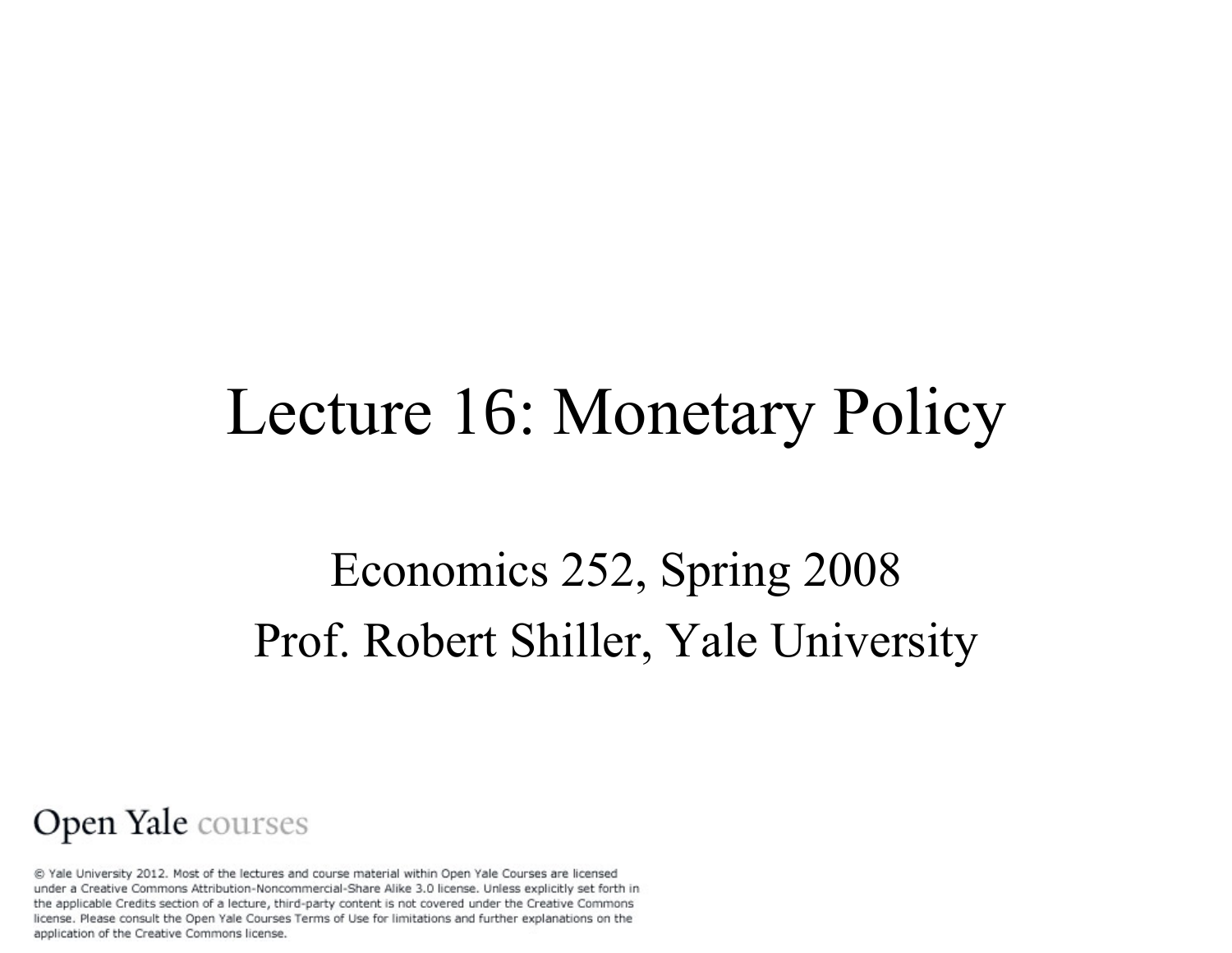# Bank of England 1694

- Granted monopoly on joint stock banking by Parliament in return for war loans.
- Not an invention of economists, started off as a powerful bank that was able to demand that other banks held deposits in it.
- Did not have government monopoly on note issue, but achieved it through its monopoly power.
- Independence not until 1997

#### Open Yale courses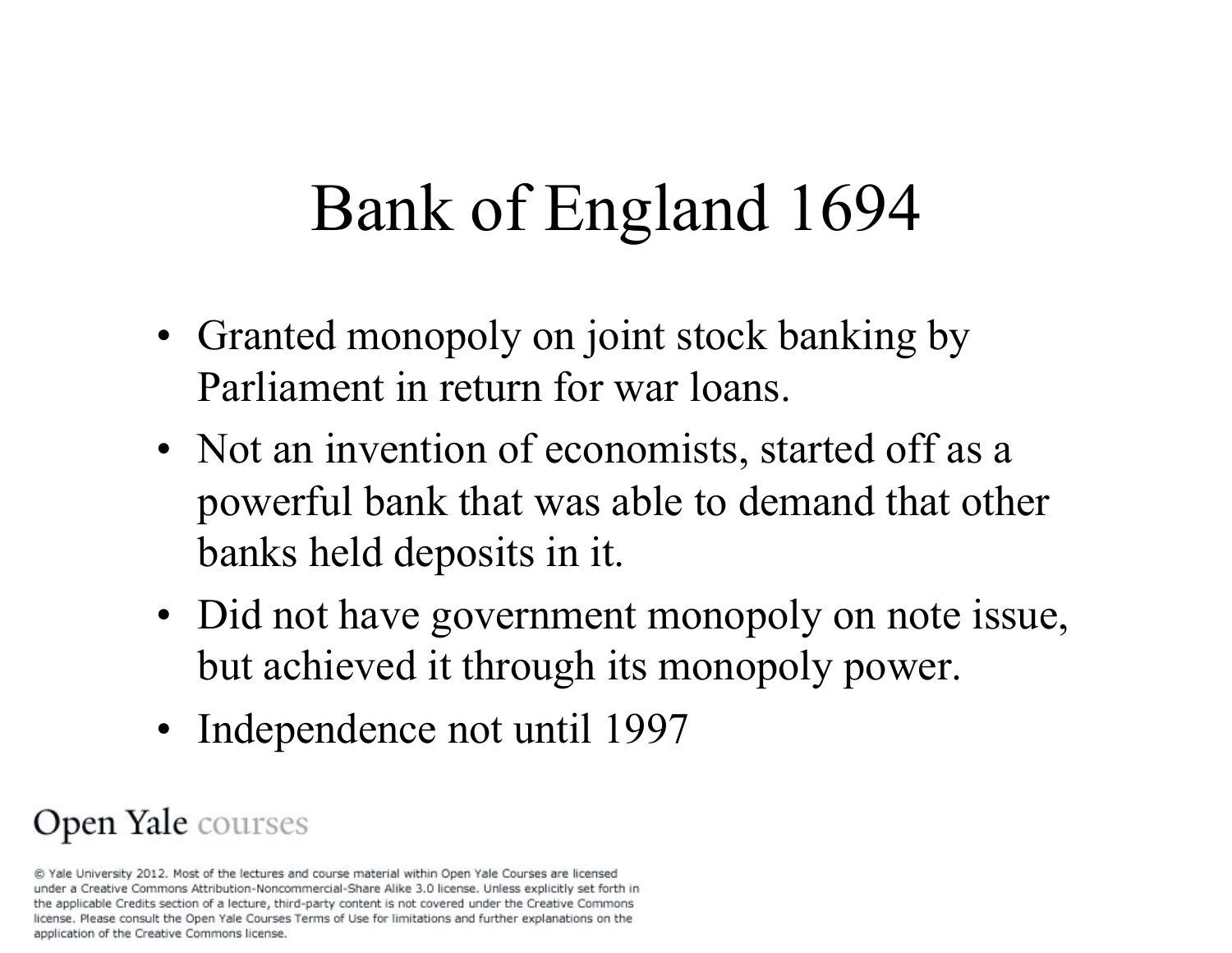# Gold Standard

- England 1717
- US 1900
- England abandoned 1931
- US abandoned 1933
- No country remains
- Leads to redefinition of central banks

#### Open Yale courses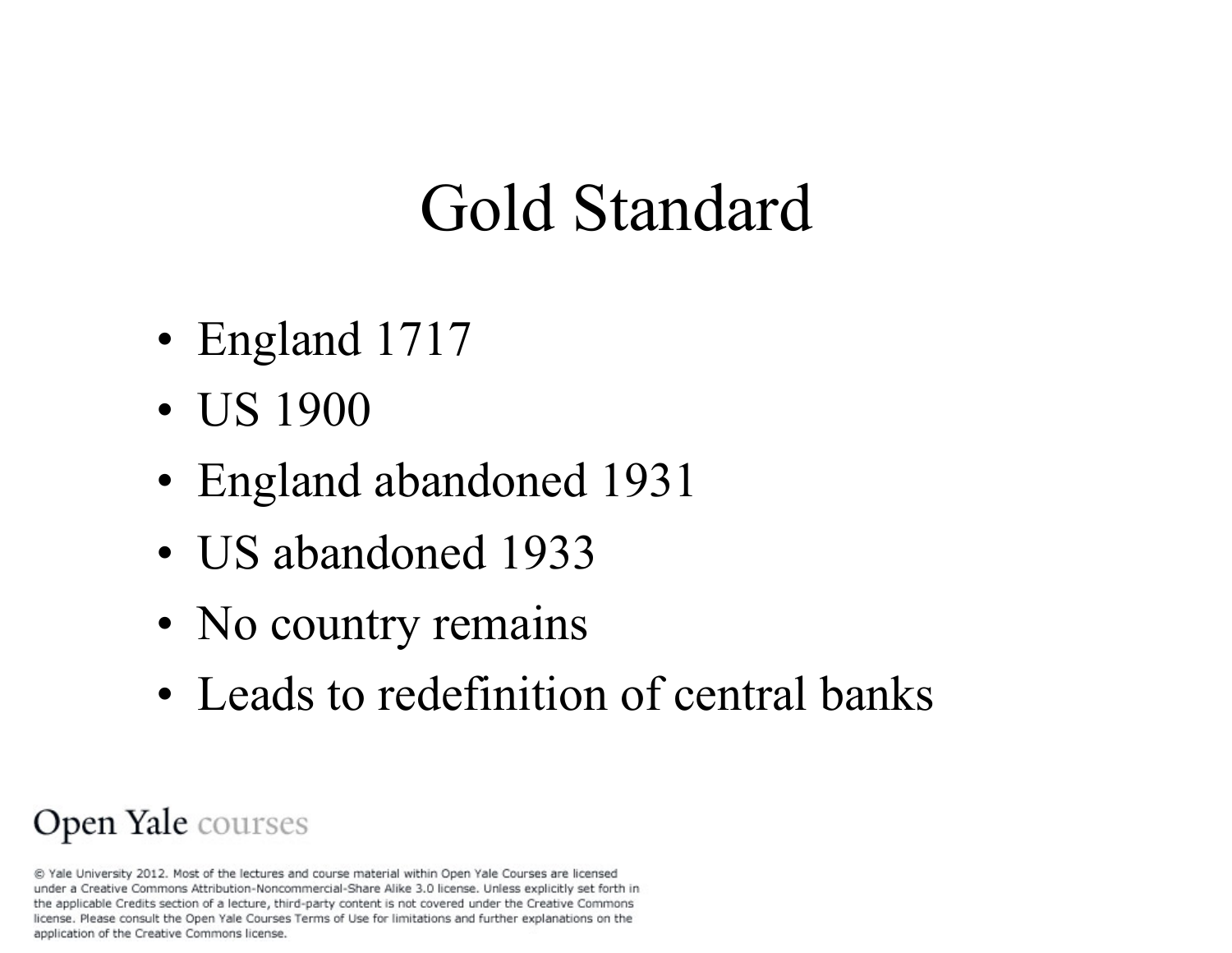# Federal Reserve System - 1913

- Created flexible money supply, responding to business situation
- Fed was lender of last resort
- 12 Regional banks, each presides over a district.
- Two in Missouri
- Board of Governors in Washington DC

#### Open Yale courses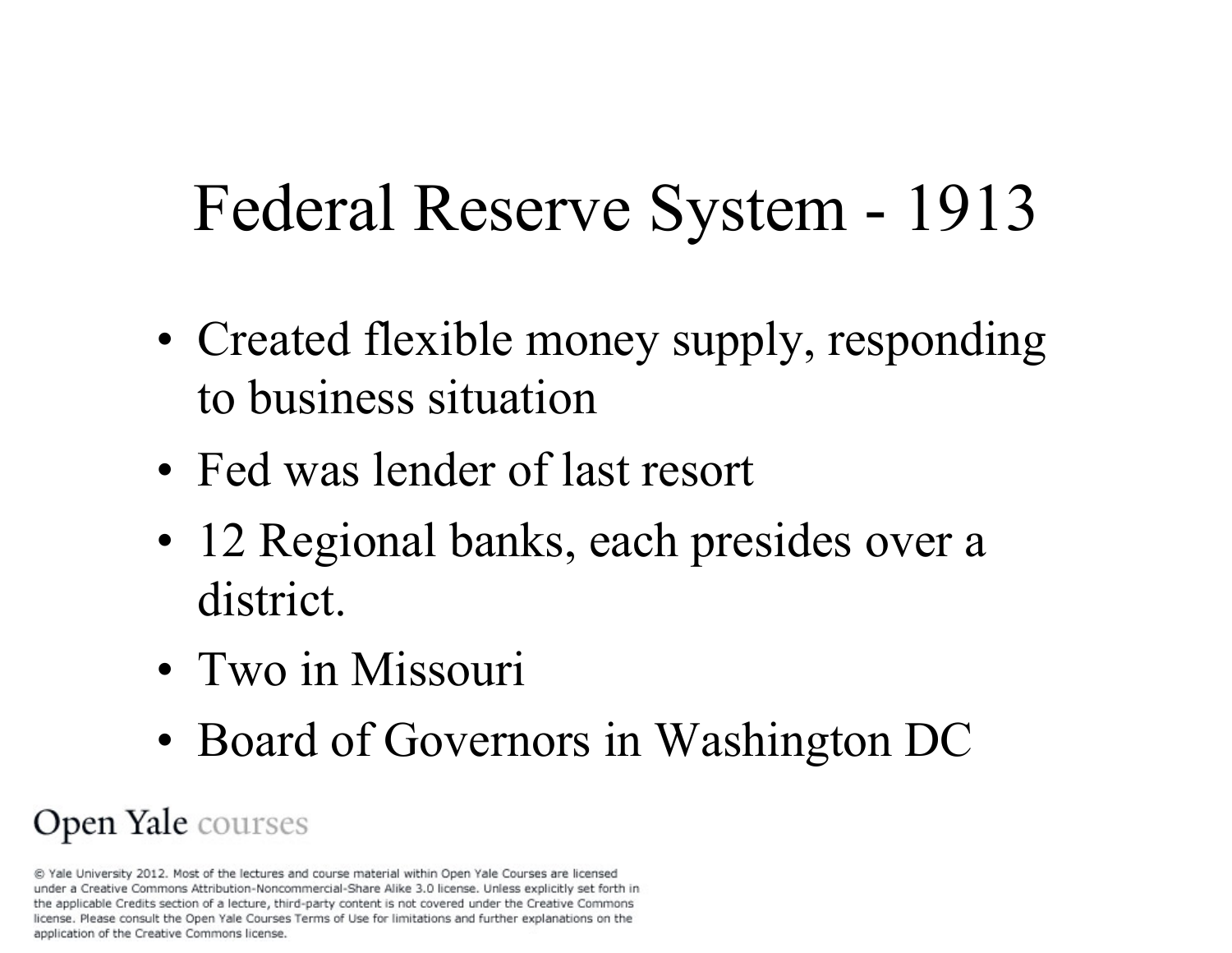# Banking Panic of 1933

- Despite Fed's lending, a banking panic forced Roosevelt to declare a banking holiday
- Led to establishment of Federal Deposit Insurance Company (FDIC) opened doors in 1934, funded by premia paid by banks
- No U. S. panics since

#### Open Yale courses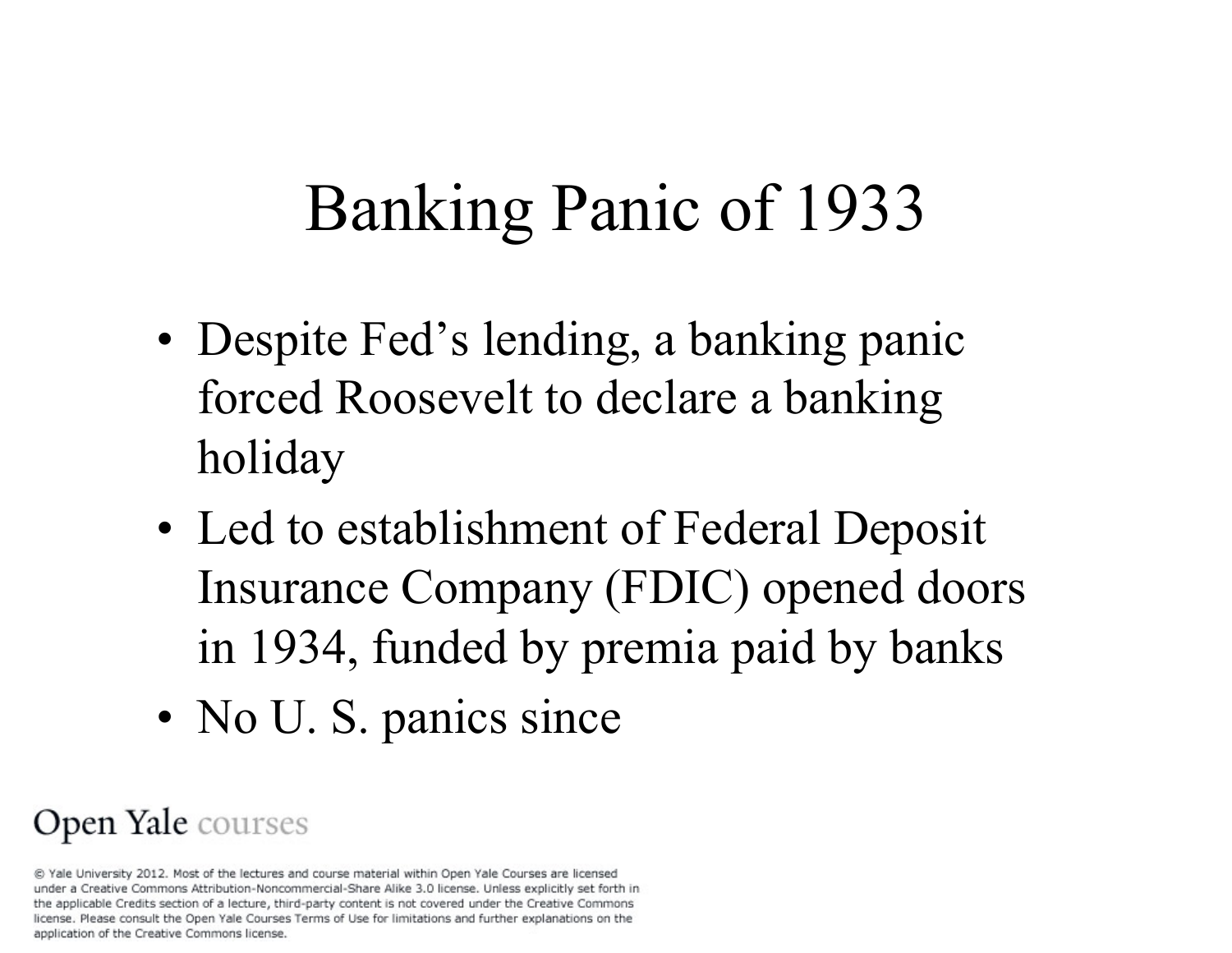# European Central Bank

- Founded 1998
- Eurozone members and non Eurozone members
- Had to construct Eurozone data for first time
- President Jean-Claude Trichet since 2003
- Otmar Issing

#### Open Yale courses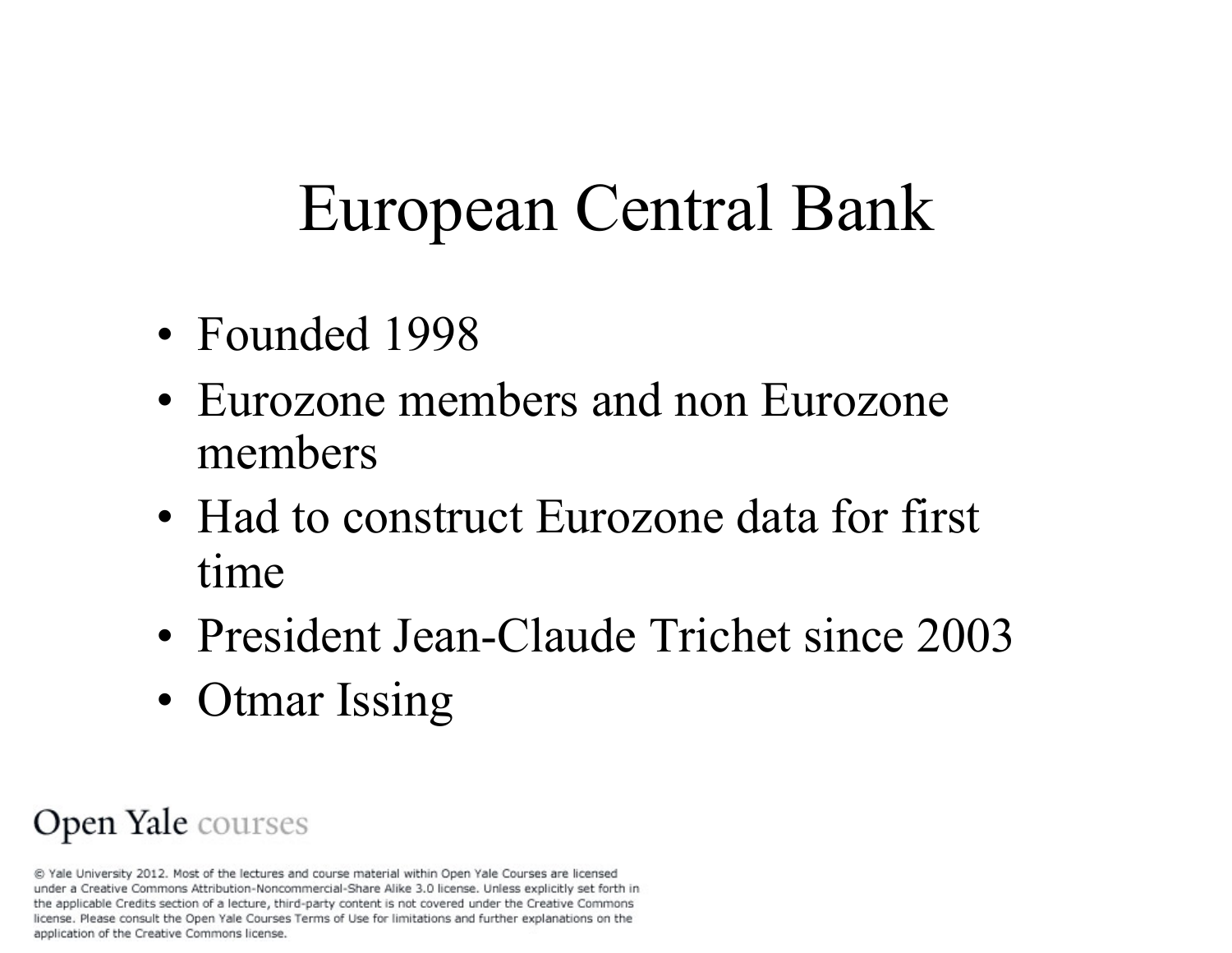# Bank of Japan

- Toshihiko Fukui, Governor since 2003
- Interest rates have been brought down virtually to zero
- Purchase of government bonds to try to stimulate economy
- Proposals to buy foreign bonds, dollars
- Japanese banks sitting on unlent funds
- Independence 1997

#### Open Yale courses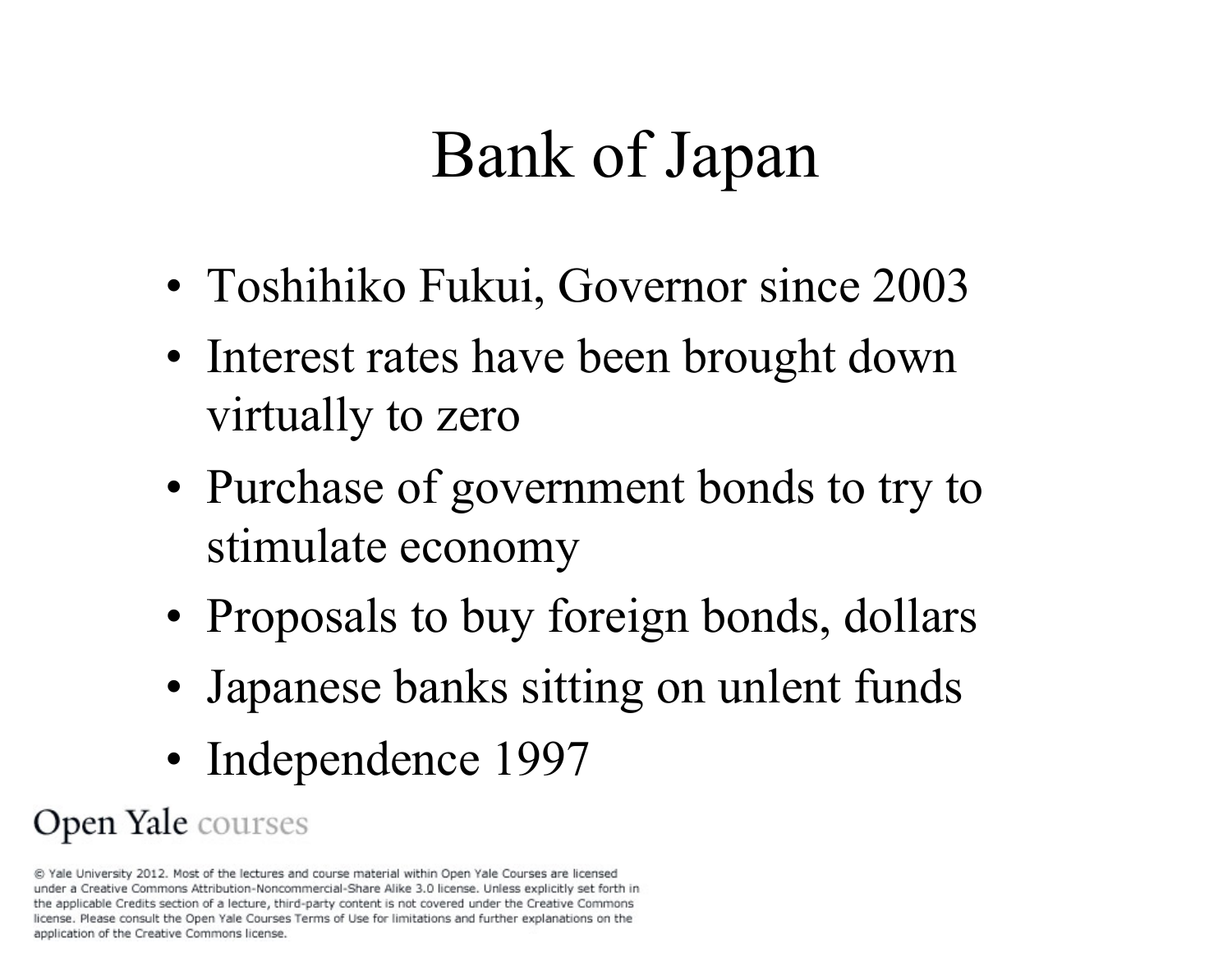# Monetary Problem in Japan

- Inflation often negative
- Gensaki rate zero
- Real rate often substantial, Bank of Japan can do nothing
- Svensson proposal to peg yen at, say, 160 to dollar, unheeded by conservative B of J

#### Open Yale courses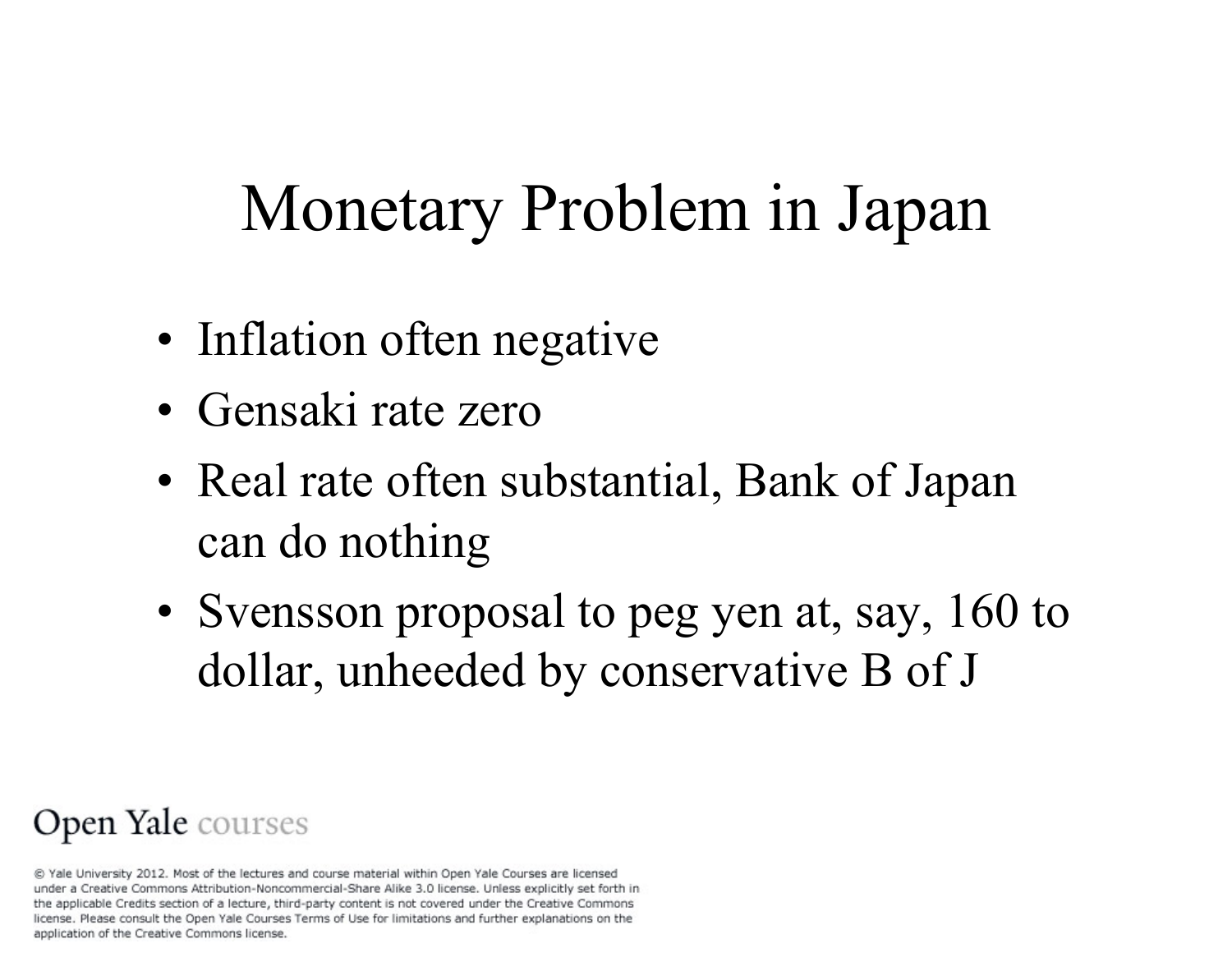# Reserve Requirements 2008

- Reserve requirements are progressive, larger for larger size
- Largest size requirements:
- Net transaction accounts (over \$43.9) million) 10% (since 12/20/2007)
- Nonpersonal time deposits 0% since 12/27/90
- Eurocurrency accounts 0% since 12/27/90

#### Open Yale courses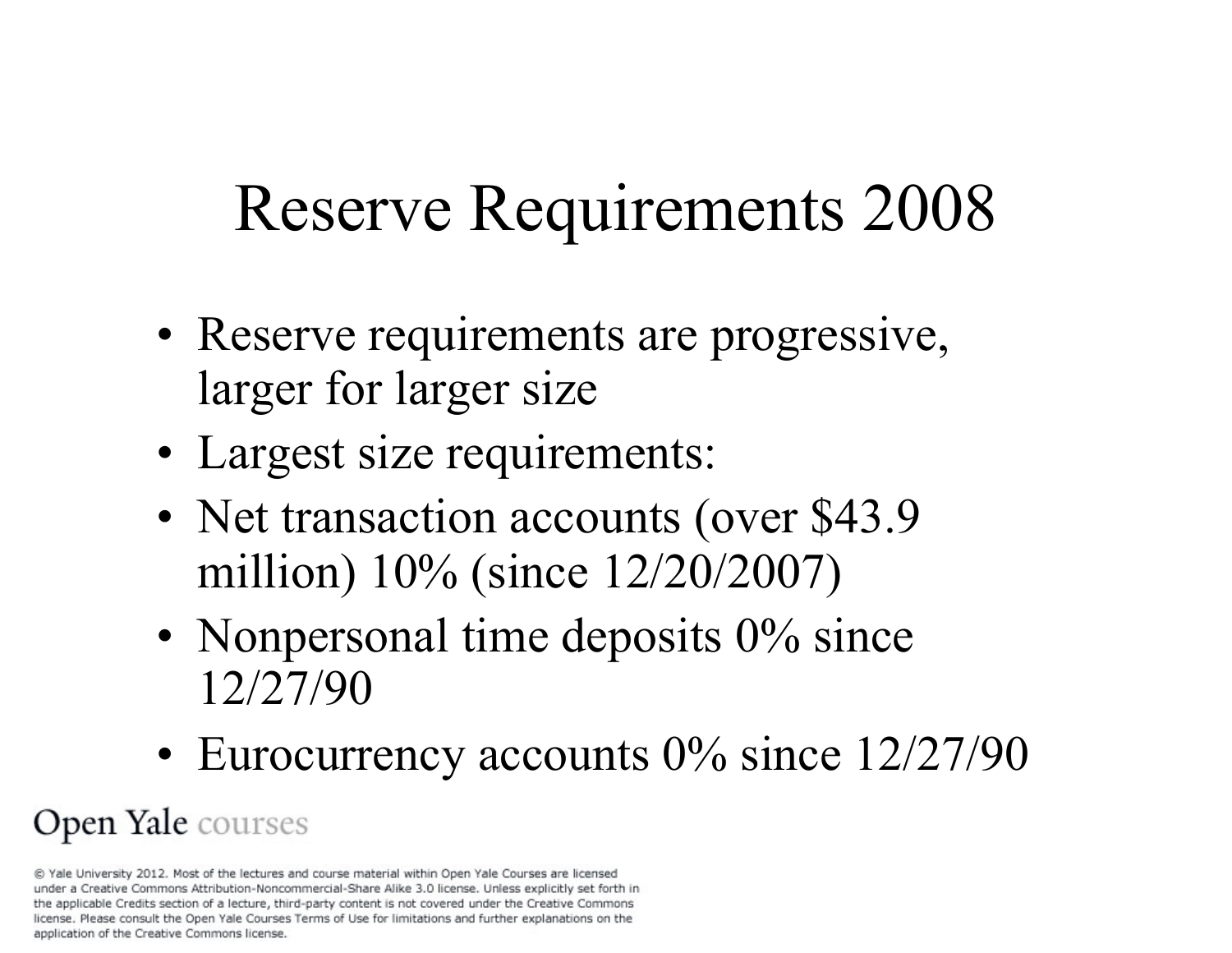# Term Auction Facility

- Created December 12, 2007
- Created in collaboration with Banks of Canada, England and ECB and Swiss National Bank
- Auction determines interest rate determined on loan, quantity fixed and preannounced
- Fed takes collateral
- \$80 billion already loaned, promise to increase that to \$100 billion (hasn't happened yet)

#### Open Yale courses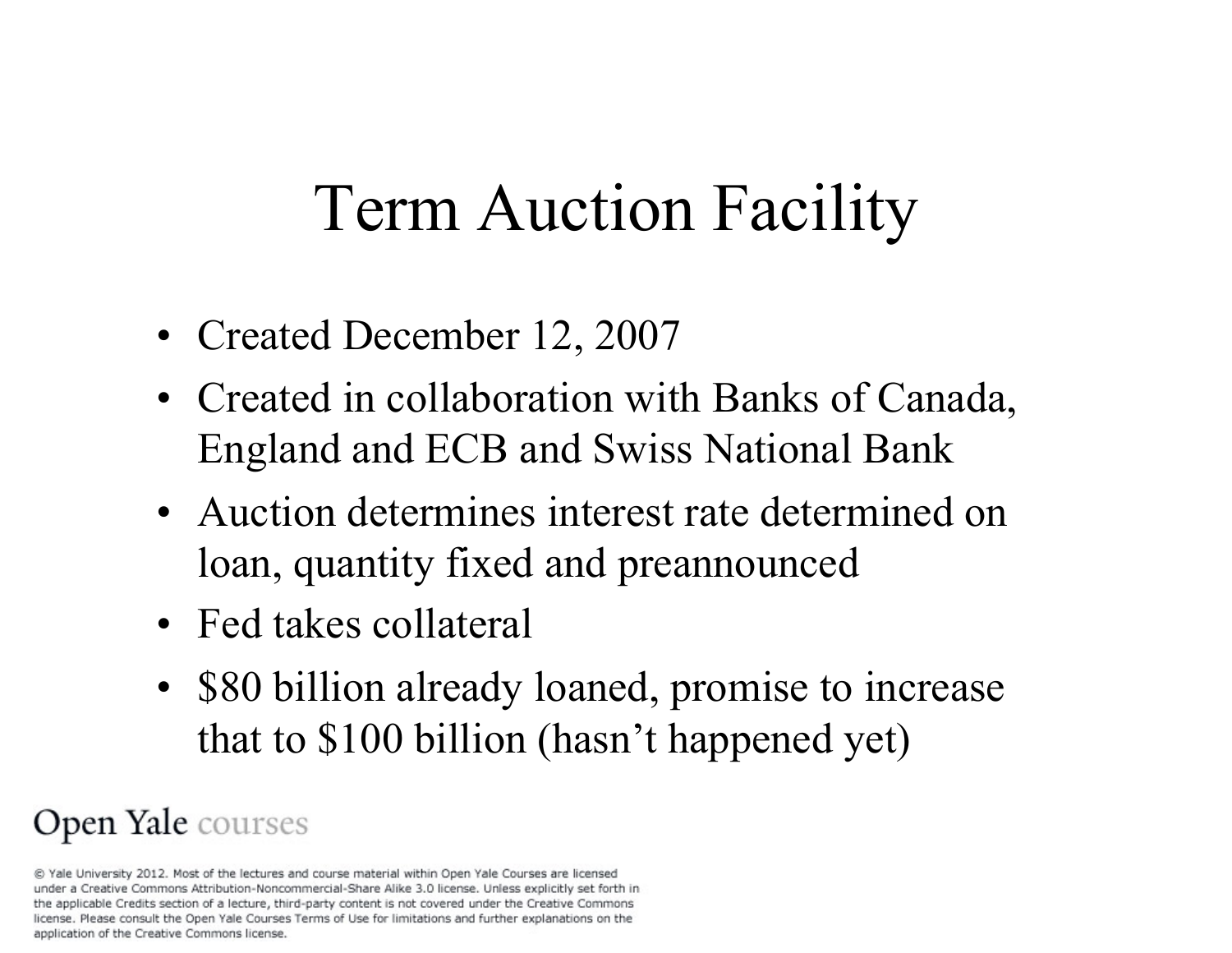### Term Securities Loan Facility Announced March 11, 2008

- Said it will lend up to \$200 billion U.S. Treasury Securities in Exchange for Collateral to primary dealers
- 28-day term
- Auctions will be held, first auction is March 27, 2008 (tomorrow)
- There is a lending rate on the Treasury Securities, determined by the auction.

#### Open Yale courses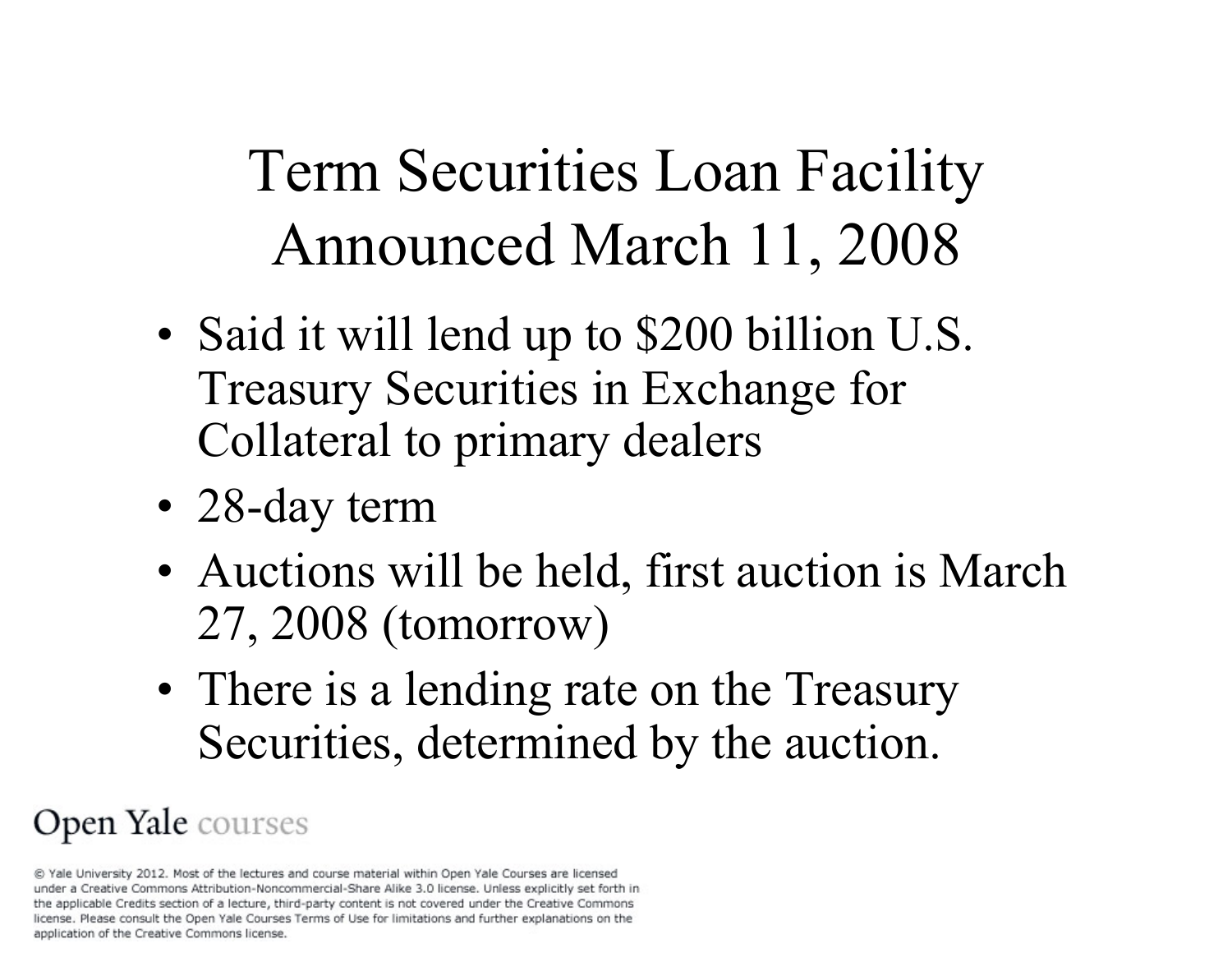# Primary Dealers Credit Facility

- Announced March 16, 2008, opened for business March 17 (Monday)
- Loans to Prime Dealers (not just banks) with collateral including subprime loans
- They can borrow at the discount rate, same as depositary institutions, now 2.5%
- An emergency measure, the Facility created only for six months

#### Open Yale courses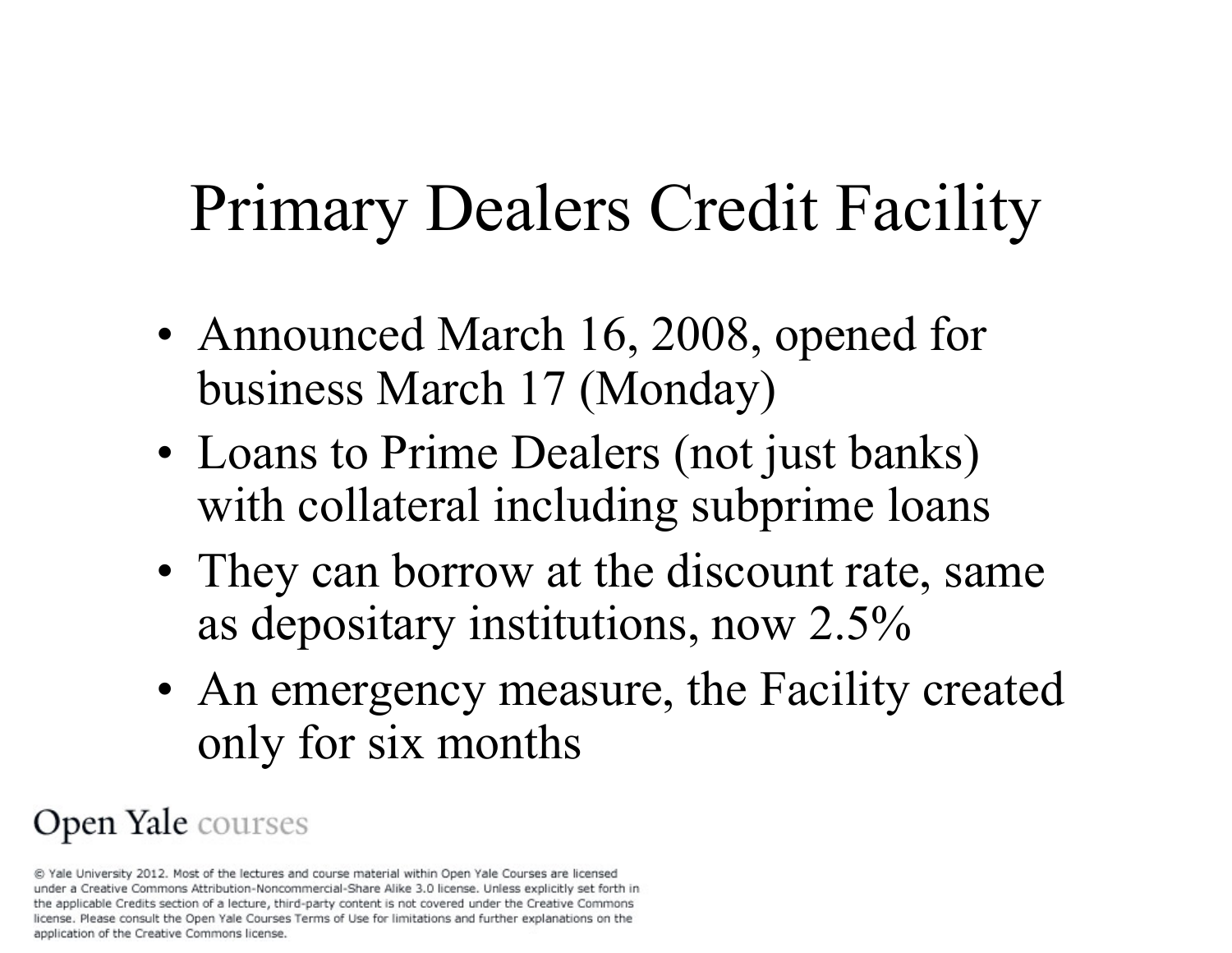### List of the 20 Primary Dealers 2007

- BNP Paribas Securities Corp.
- Banc of America Securities LLC
- Barclays Capital Inc.
- Bear, Stearns & Co., Inc.
- Cantor Fitzgerald & Co.
- Citigroup Global Markets Inc.
- Countrywide Securities Corporation[6]
- Credit Suisse Securities (USA) LLC
- Daiwa Securities America Inc.
- Deutsche Bank Securities Inc.
- Dresdner Kleinwort Wasserstein Securities LLC.
- Goldman, Sachs & Co.
- Greenwich Capital Markets, Inc.
- HSBC Securities (USA) Inc.
- J. P. Morgan Securities Inc.
- Lehman Brothers Inc.
- Merrill Lynch Government Securities Inc.
- Mizuho Securities USA Inc.
- Morgan Stanley & Co. Incorporated
- UBS Securities LLC

#### Open Yale courses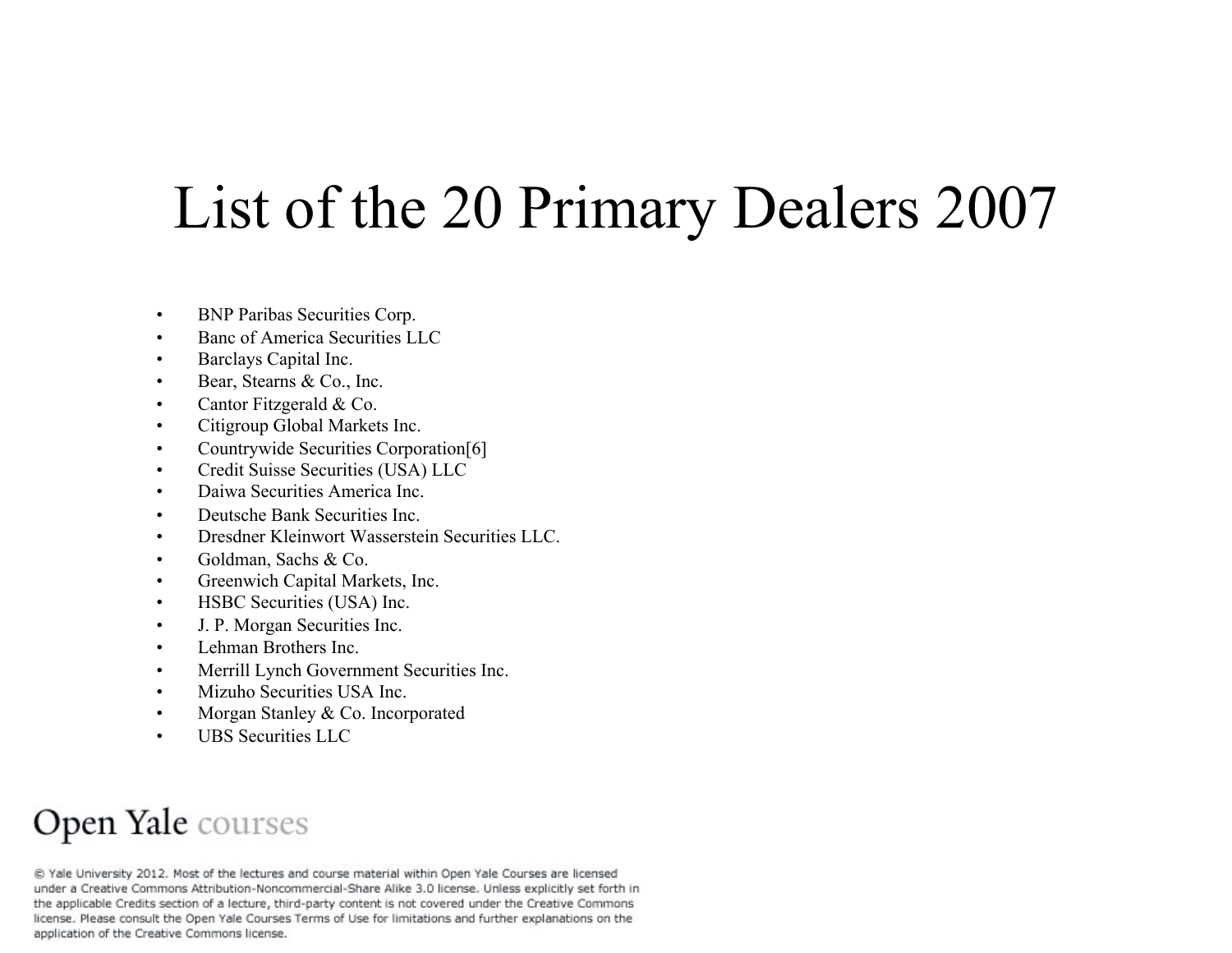# FOMC

- Federal Reserve Board, President of New York Fed, and four other reserve bank presidents.
- Meets roughly once a month
- Since 1994, has made immediate announcements of policy decision
- Since 1997 has made immediate announcements of federal funds rate target

#### Open Yale courses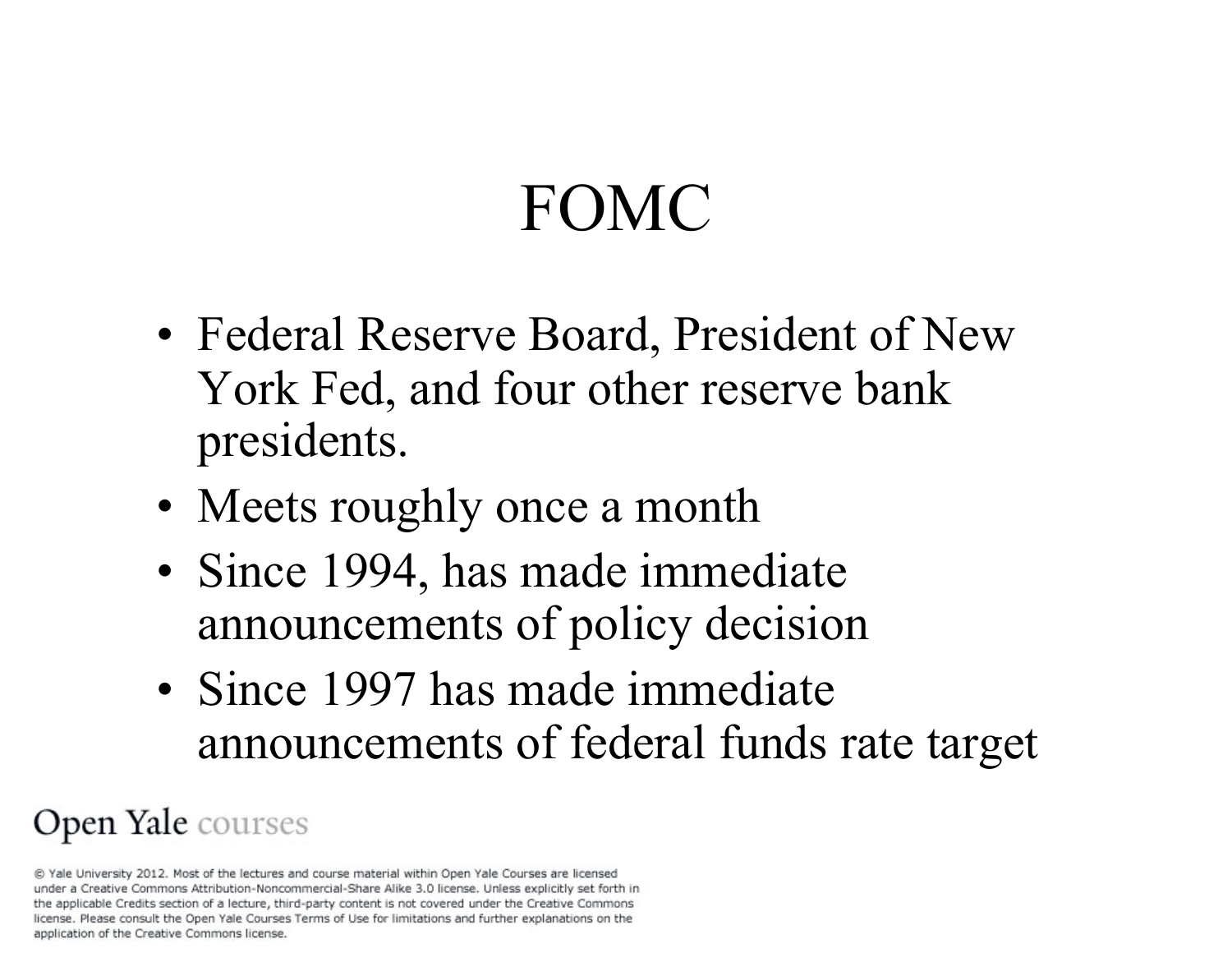### Changed Definition of Discount Rate

- Prior to 2003, discount rate was usually 50 basis points lower than the funds rate
- Then, borrowing at discount window carried stigma
- On Jan 9, 2003, Fed raised discount rate above funds rate, eliminating stigma
- Primary discount rate (sound banks) about 100 basis points above funds rate
- Secondary discount rate (banks that do not qualify) 50 points above primary discount rate

#### Open Yale courses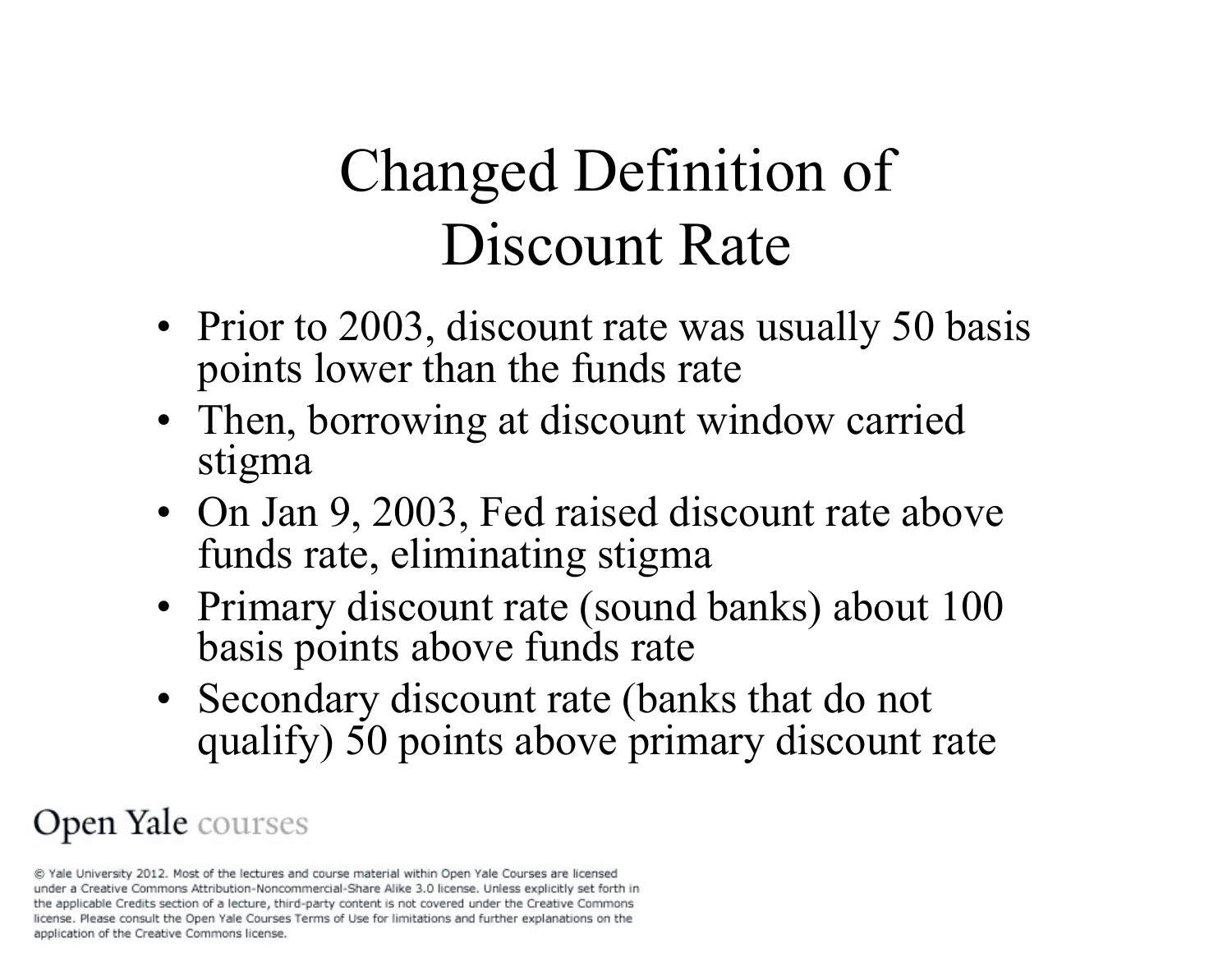# Stabilization and 1980 and 1981-2 Recessions

- New Fed Chairman Paul Volcker thought inflation had gotten out of hand.
- Created "the great recession" that stopped inflation
- Many foreign countries similar experience

#### Open Yale courses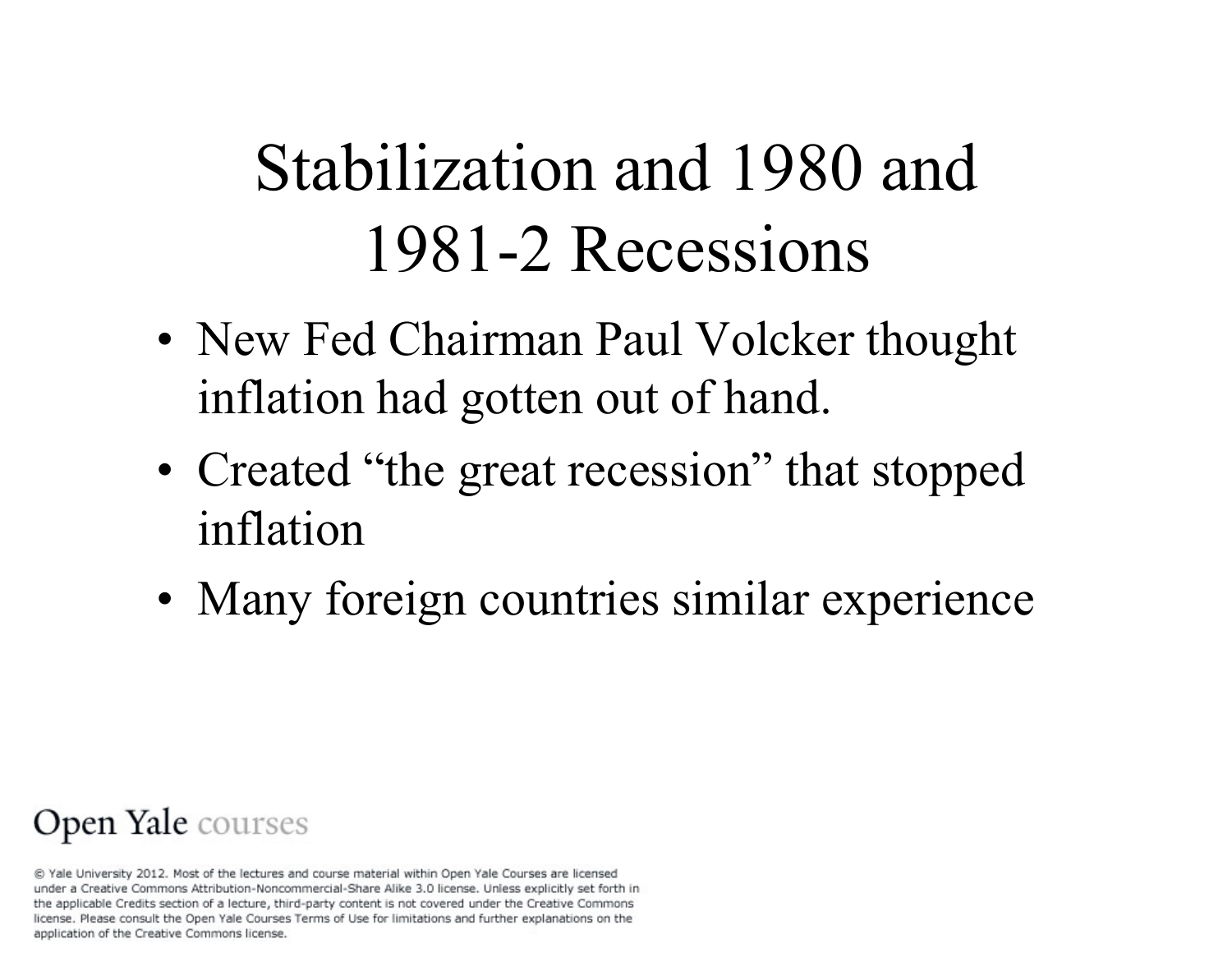# Stabilization and 1990-1991 recession

- Fed was misled by inaccurate GDP numbers, didn't see recession coming.
- First started cutting interest rates Dec. 1990, after recession had been on for six months

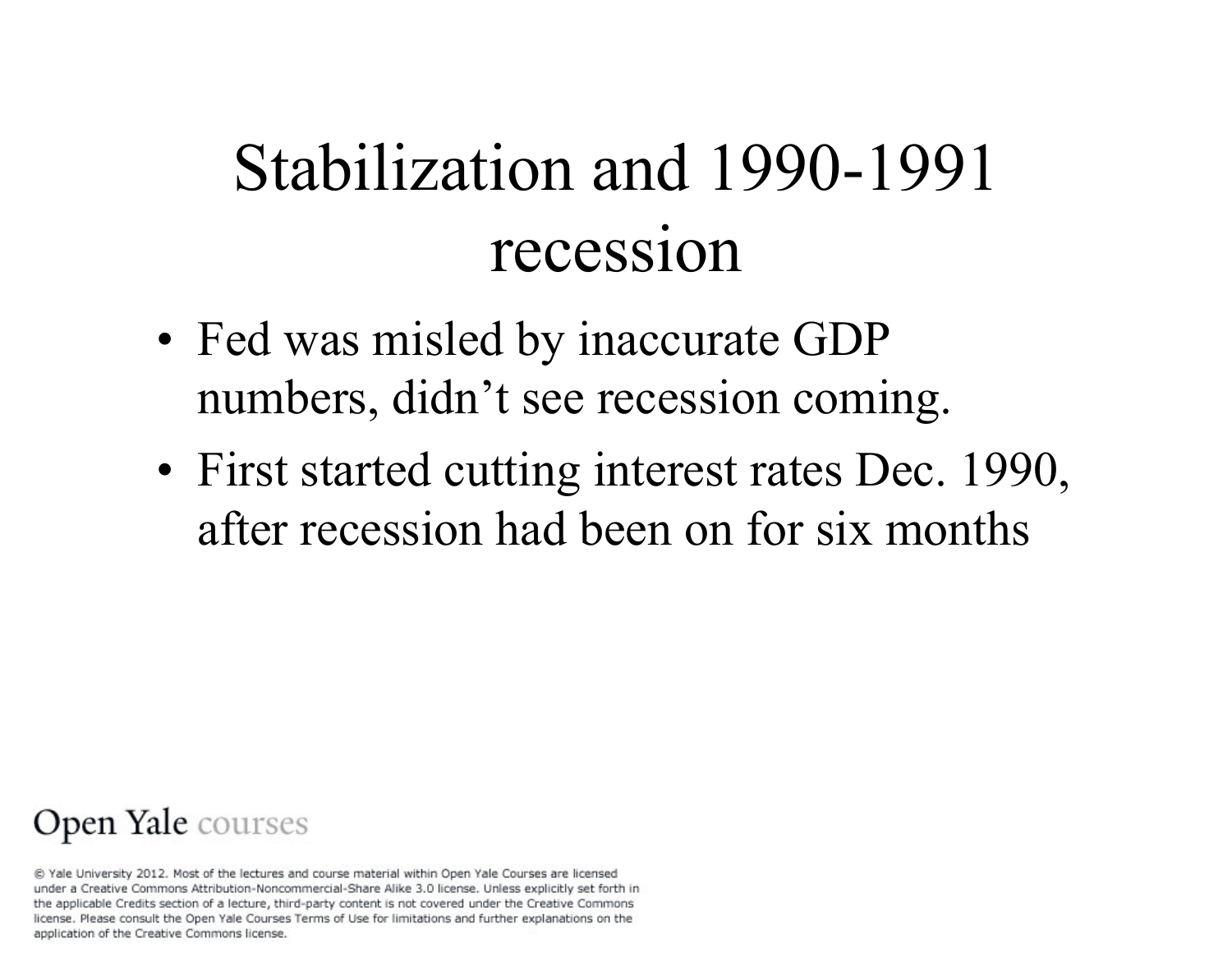## The 2001 Recession

- Not brought on by rising interest rates to curb inflationary pressure
- A post-stock-market bubble recession
- Dramatic cuts in rates starting early 2001
- Recession short lived (March-November)
- Housing boom started by rate cuts

#### Open Yale courses